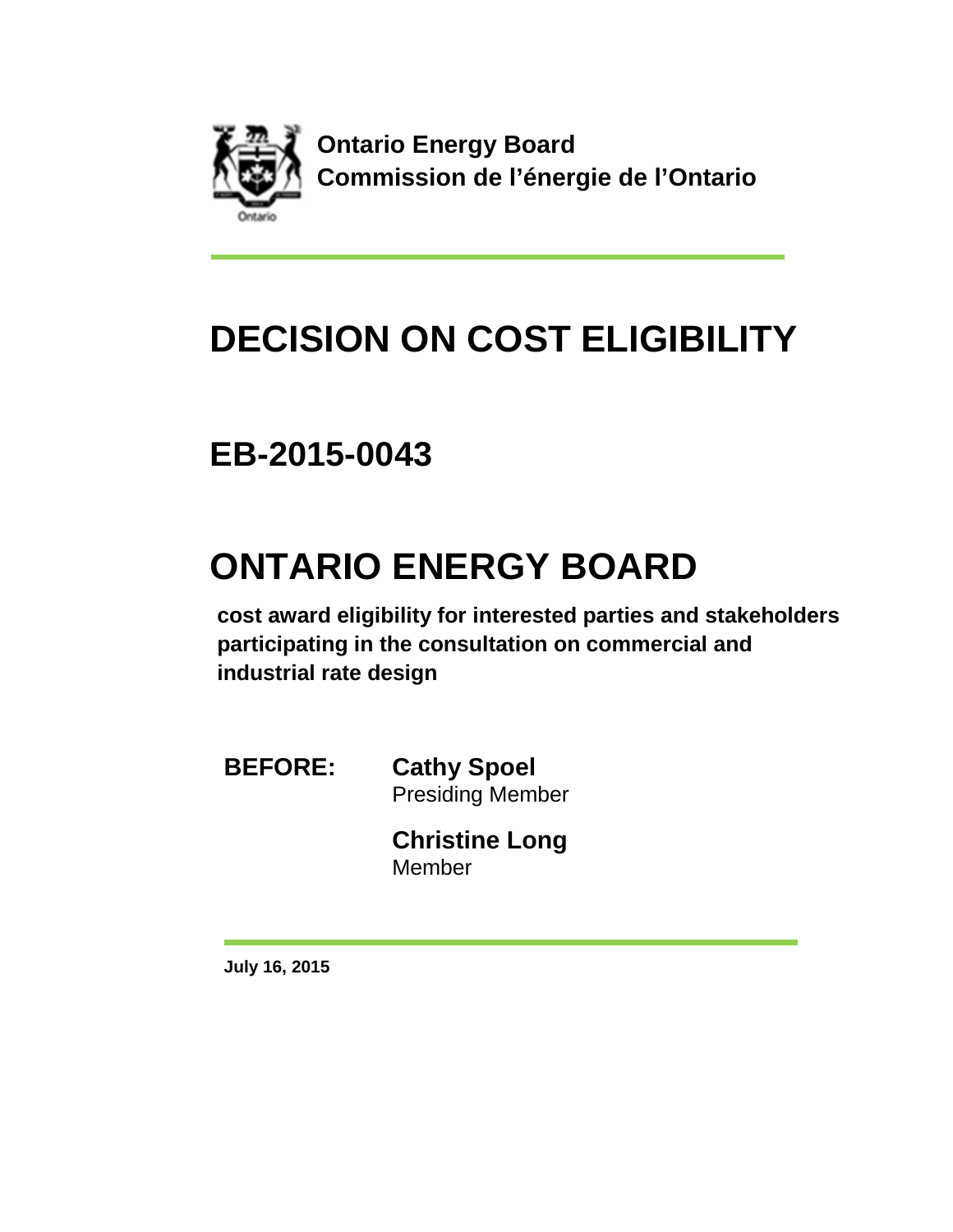In its May 28, 2015 [letter regarding consultation and cost eligibility,](http://www.ontarioenergyboard.ca/oeb/_Documents/EB-2015-0043/ltr_Rate_Design_EB-2015-0043_20150528.pdf) the OEB announced its intention to initiate development of new distribution rates for commercial and industrial customers. At the same time, the OEB invited parties to express interest in participating in the consultation process.

The letter stated that costs awarded will be recovered from all rate-regulated electricity distributors apportioned amongst these entities on a pro-rata basis relative to their contributions to the OEB's annual cost assessment.

The following have requested cost eligibility in relation to their participation in the consultation within the time established for that purpose in the letter:

- [Building Owners and Managers Association](http://www.rds.ontarioenergyboard.ca/webdrawer/webdrawer.dll/webdrawer/rec/481795/view/)
- [Canadian Federation of Independent Business](http://www.rds.ontarioenergyboard.ca/webdrawer/webdrawer.dll/webdrawer/rec/483378/view/)
- [Canadian Manufacturers & Exporters](http://www.rds.ontarioenergyboard.ca/webdrawer/webdrawer.dll/webdrawer/rec/482092/view/)
- [CanSIA](http://www.rds.ontarioenergyboard.ca/webdrawer/webdrawer.dll/webdrawer/rec/483433/view/)
- [London Property Management](http://www.rds.ontarioenergyboard.ca/webdrawer/webdrawer.dll/webdrawer/rec/481319/view/) Association
- [Energy Probe](http://www.rds.ontarioenergyboard.ca/webdrawer/webdrawer.dll/webdrawer/rec/483173/view/)
- [Environmental Defence](http://www.rds.ontarioenergyboard.ca/webdrawer/webdrawer.dll/webdrawer/rec/483007/view/)

Electricity distributors were given an opportunity to file any objections they might have in relation to the eligibility of the above-noted participants for an award of costs. The OEB did not receive any objections from electricity distributors or transmitters by the deadline established for that purpose in the letter.

The OEB received late requests for cost eligibility from the following:

- [Association of Major Power Consumers in Ontario](http://www.rds.ontarioenergyboard.ca/webdrawer/webdrawer.dll/webdrawer/rec/483627/view/)
- **[Association of Power Producers of Ontario](http://www.rds.ontarioenergyboard.ca/webdrawer/webdrawer.dll/webdrawer/rec/484262/view/)**
- **[School Energy Coalition](http://www.rds.ontarioenergyboard.ca/webdrawer/webdrawer.dll/webdrawer/rec/484568/view/)**

The OEB has accepted the requests despite the late filing.

APPrO and CanSIA would not usually be eligible for an award of costs due to its inclusion in the list of ineligible parties in section 3.05 of the Practice Direction. Under section 3.06 of the Practice Direction, however, such a participant may nonetheless be eligible for a cost award if the participant is a customer of the applicant.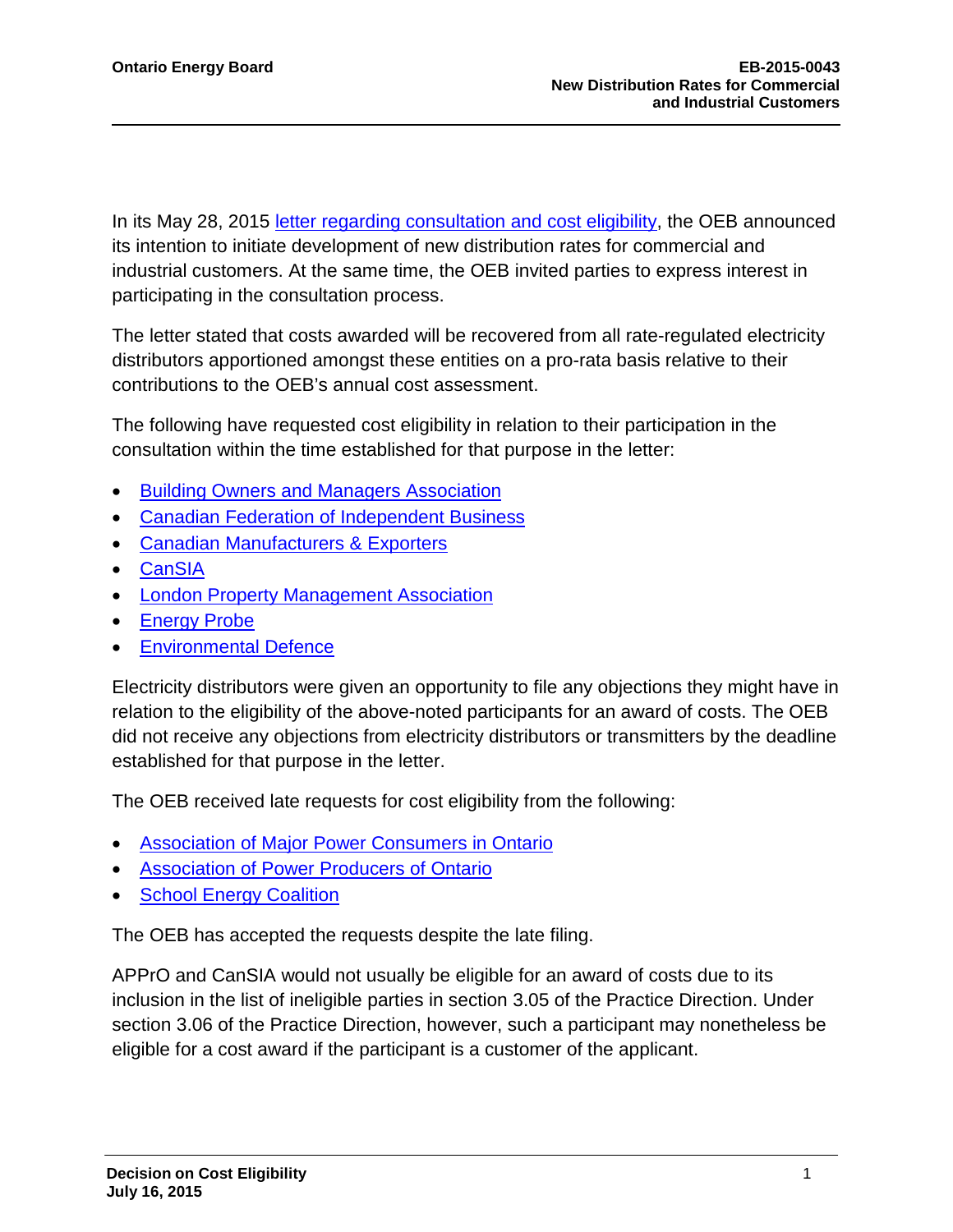Generators are customers of distributors, who in turn for cost awards purposes are considered to be the applicants in the context of this initiative. Moreover, the OEB has previously determined APPrO and CanSIA to be eligible for cost awards in relation to the rate design consultation. The OEB has therefore determined that APPrO and CanSIA are eligible for cost awards in relation to their participation in the consultation.

Therefore, the OEB has determined that the parties to this consultation that are eligible for cost awards are:

- Association of Major Power Consumers in Ontario
- Association of Power Producers of Ontario
- Building Owners and Managers Association
- Canadian Federation of Independent Business
- Canadian Manufacturers & Exporters
- CanSIA
- Energy Probe
- Environmental Defence
- London Property Management Association
- School Energy Coalition

The OEB reminds participants that cost awards will be available in relation to participation in the Stakeholder Meetings. The maximum number of cost eligible hours per participant to prepare for, attend and report on Stakeholder Meetings is up to 1.5 times the meeting time. Information on the maximum number of eligible hours will be made when the meetings are announced.

Other eligible activities will be announced as the project progresses. This cost eligibility decision will apply to any further eligible activities in this process.